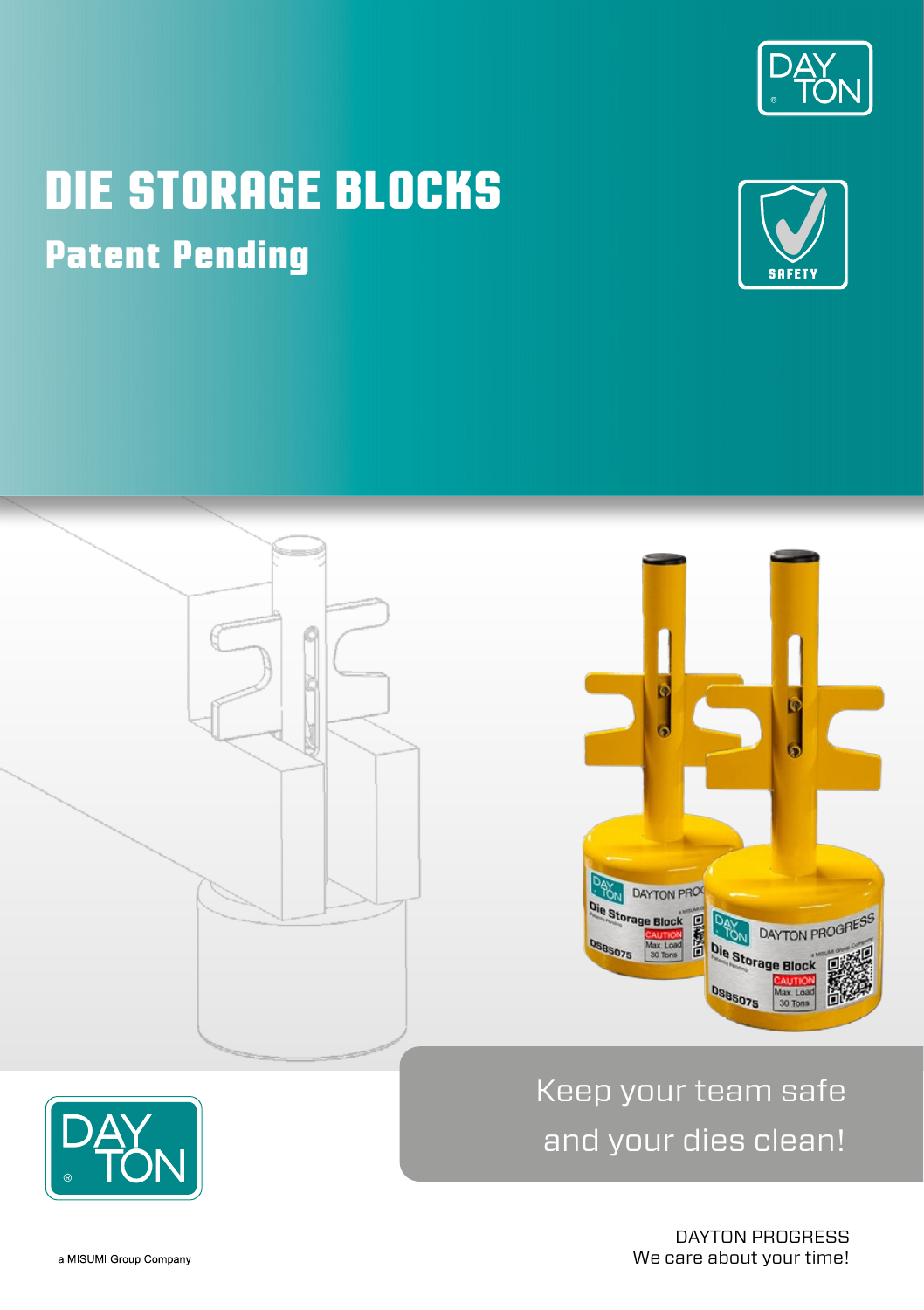

### **Improve your efficiency!**



Die Storage Blocks are the safest and most efficient way of maintaining and storing stamping dies. Our patent pending designs help to eliminate the possibility of accidental crushing of hands and feet. The spring loaded handle mechanism quickly and securely mounts the Die Storage Blocks to the tooling. This allows the dies to be moved around with the blocks attached. The tooling can than be placed onto storage racks or the floor without the need for employees to search for wood blocks of equal height. All the handling of the blocks is done above the tooling, helping to eliminate any injuries.

With our die storage blocks, hands no longer need to reach under heavy tooling. Placement is done above the tooling, keeping you clear of the crushing danger.



#### **Key Specs**

- **Load Limit 30 tons per block**
- **Flange height DSB5075: 50 - 75 mm DSB2550: 25 - 50 mm (on request)**
- **Powder coated in high visibility OSHA yellow**



Contact details under: www.daytonprogress.de/en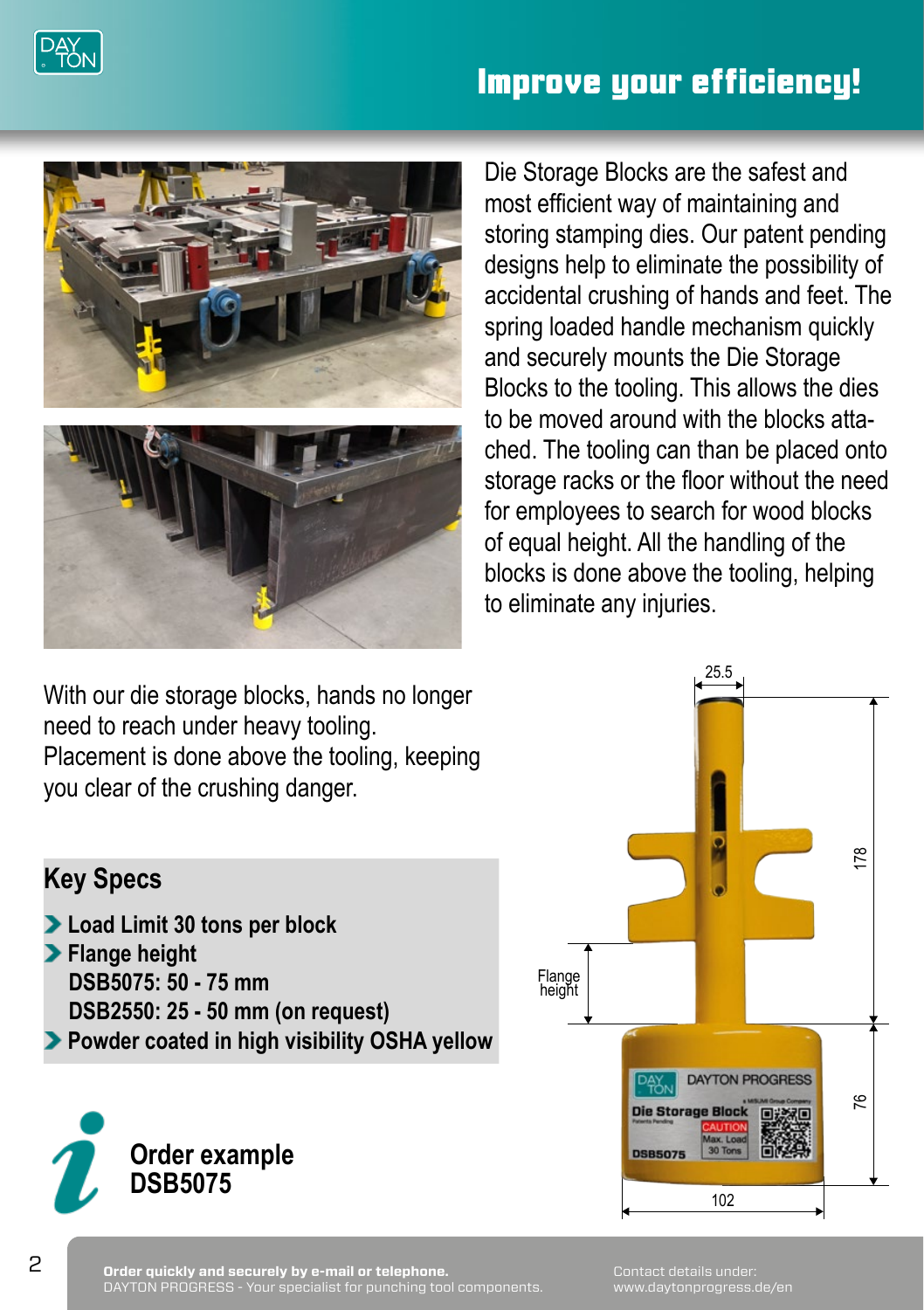### **Eliminate your injuries!**





Dies stay clean, while your team constructs, maintains, and stores your tooling; even in the most demanding environments. Make your facility safer, cleaner and more efficient.

- **No more** searching for boards or matching sized wood blocks to put under your dies.
- **No more** tripping over unsightly and out of place scrap wood on your floor.

• No more wasting time wiping dies clean of dirt, slugs, and steel chips they've collected from the floor or rotting old boards





**Think about safety and risk reduction! You can find more information about our accessories on our homepage.**



**Watch our application video for more information.**